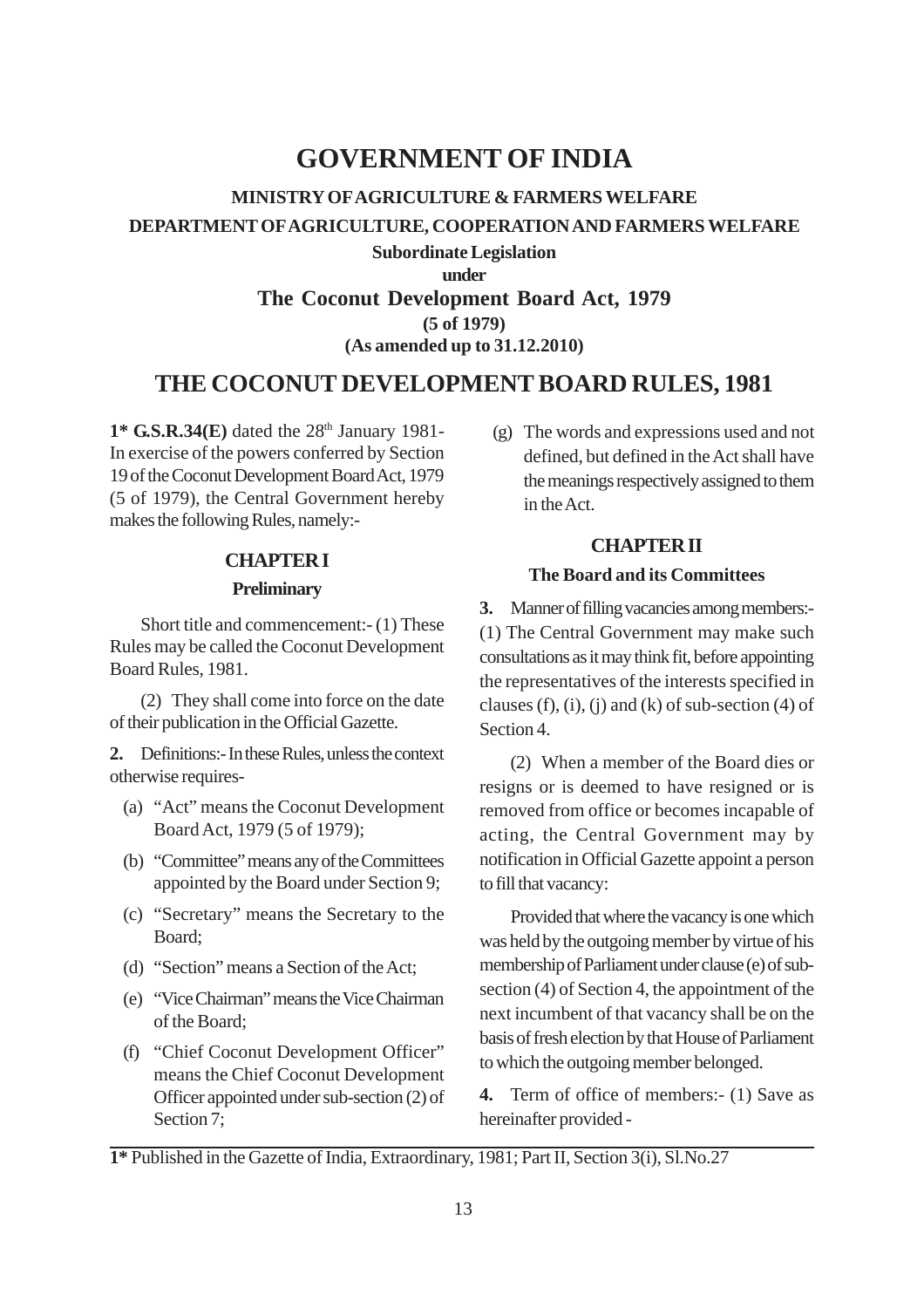- (i) a member shall hold office for a period not exceeding three years from the date of his appointment.
- (ii) a member appointed under sub-section (4) of Section 4 shall cease to be a member of the Board if he ceases to be a member of the House of Parliament by which he was so elected, or cease to represent the category/interest from which he was so appointed:

Provided that a member shall be eligible for re-appointment.

(2) A person appointed to fill a casual vacancy under sub-rule (2) of Rule 3 shall hold office so long as the member whose place he fills would have been entitled to hold office, if the vacancy had not occurred.

**5.** Resignation:- (1) The office of a member shall fall vacant from the date on which his resignation is accepted or on the expiry of thirty days from the date of receipt of intimation of resignation, whichever is earlier.

(2) The power to accept the resignation of a member shall vest in the Chairman, who on accepting the resignation, shall report that to the Board at its next meeting.

**6.** Removal from the Board:- The Central Government may remove any member from the office-

- (a) if he is of unsound mind and stands so declared by a competent court; or
- (b) if he is an undischarged insolvent; or
- (c) if he is convicted of an offence involving moral turpitude; or
- (d) if without the leave of the Chairman, he fails to attend three consecutive meetings of the Board.

**7.** Absence from India:- (1) Before a member of the Board goes out of India -

- (a) he shall intimate the Secretary the date of his departure from and the date of his expected return to India;
- (b) if he intends to be absent from India for a period longer than six months, he shall tender his resignation.

**8.** Membership Roll:- The Secretary shall keep a record of the names of members and their address.

**9.** Change of address:- A member shall keep the Secretary informed of any change in his address and if he fails to inform the change of address, the address in the official records shall for all purposes be deemed to be his correct address.

**\*10.** Chairman:- The post of Chairman shall be filled in accordance with the following method and qualifications, namely:

- (i) Method of recruitment:- On deputation (including short-term contract).
- (ii) Qualifications, experience, etc.:- From amongst officers of the Central Government or State Governments or Union Territories or recognized research Institutions or Agriculture Universities or Public Sector Undertakings –

(a) holding post on regular basis in the grade of Joint Secretary to the Government of India; or

(b) with five years regular service in a post in the pay band or pay scale of  $\overline{537,400}$ -67,000 (PB-4) and grade pay of ₹8,700 or equivalent and possessing educational qualifications and experience as under:

Ph.D in Horticulture or life sciences from a recognized University with at least 15 years experience in horticulture development/ research/production/extension including five years experience in the field of coconut development; or

**\***Amended vide G.S.R.457(E) dated 28.05.2010 published in the Gazette of India: Extraordinary, Part II – Section 3 - Sub Section (i) - No.298 dated 1.06.2010.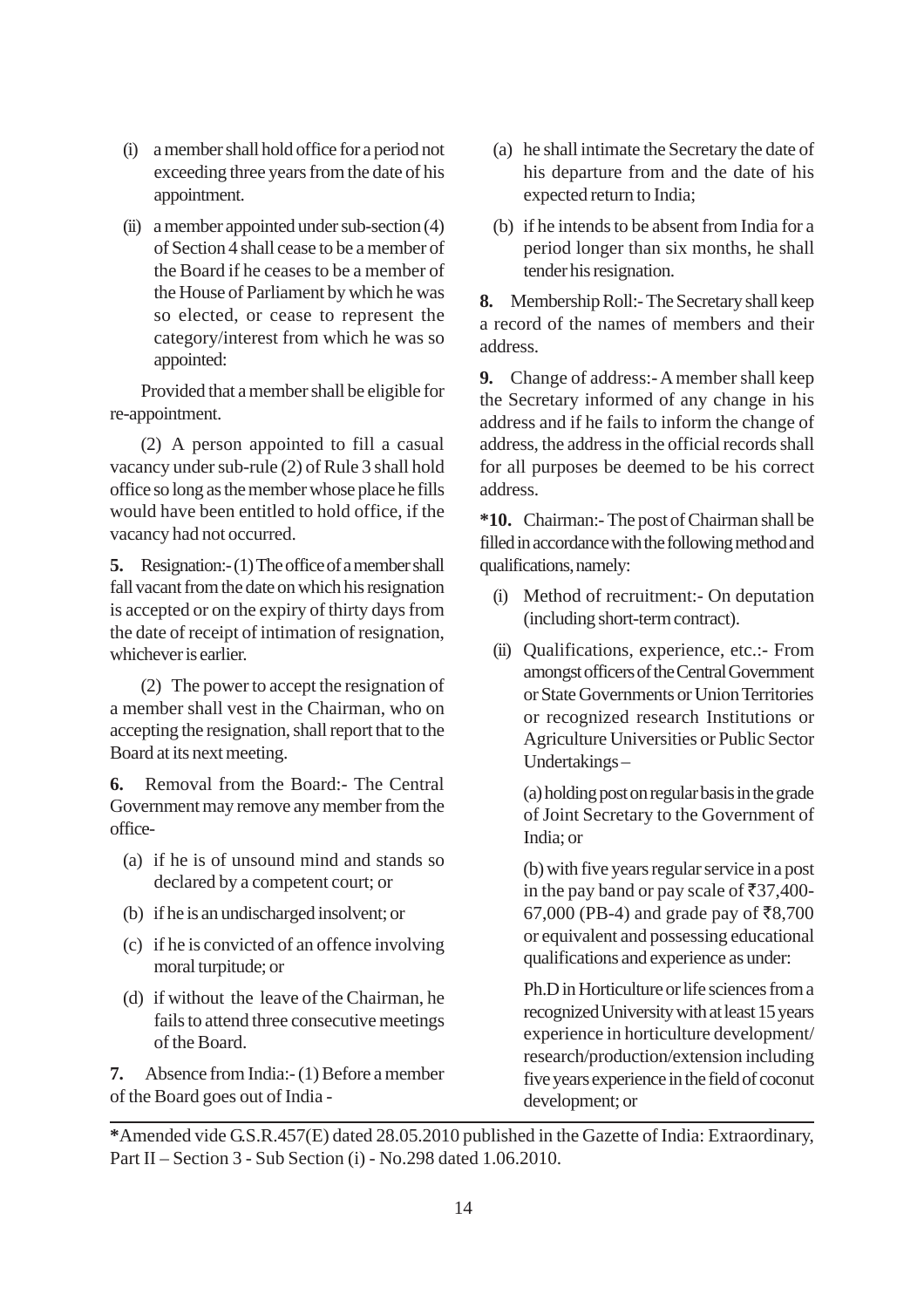Master's degree in management with at least twenty years managerial experience including ten years in horticulture development of which five years experience should be in the field of coconut development.

*Note*: The period of deputation shall ordinarily not exceed five years or till the candidate attains the age of sixty years, whichever is earlier.

**11.** Vice-Chairman:- (1) The Board shall elect, in each year from amongst its members, a Vice-Chairman for a period of twelve months commencing from the date of his election, or if the election is held before the expiry of the term of office of an existing Vice-Chairman, from the date on which such Vice-Chairman, would vacate the office.

**\*(2)** If a casual vacancy occurs in the office of the Vice-Chairman on account of resignation or his ceasing to be a member or otherwise, the Board shall, at its next meeting, elect another member to be the Vice-Chairman from amongst its members who shall hold office for the full term of twelve months or till the expiry of his term as member of the Board, whichever is earlier.

## **CHAPTER III**

## **Travelling and otherAllowances to members of the Board/Committee under the Board and persons Associated by the Board**

**12.** Travelling and other allowances to members of the Board and its committees and persons associated with the Board under Section 4(8) or co-opted as member of its committees under Section 9(2):- (1) A member of the Board or its committee or a person associated with the Board under Section 4(8) or a person co-opted as a member of a committee under Section 9(2), other than a Government servant, shall be entitled to draw in respect of any journey performed by him for the purpose of attending a meeting of the Board or of a duly constituted committee thereof, or for the purpose of discharging any duty assigned to him by the Board or the committee concerned, travelling allowance and daily allowance at the highest rates admissible to Government servants of the first grade under the rules and orders made by the Central Government and for the time being in force:

Provided that, the payment of travelling allowance and daily allowance to the Members of the Parliament shall be regulated in accordance with the Salary, Allowances and Pension of Members of Parliament Act, 1954.

(2) In the case of any journey performed by an official of the Central or the State Government specially nominated by the Board to serve on any ad-hoc committee or any other committee or to attend to any other business of the Board, the travelling and daily allowances admissible to him shall be payable by the Board, at the rates admissible to him under the rules of the Government under which he is for the time being employed.

(3) No travelling allowance or daily allowance, shall be allowed to a member of the Board or its committee or any other person associated by the Board or co-opted by its committee unless he certifies that he has not drawn any travelling or daily allowance from any other source in respect of the journey and halt for which the claim is made.

(4) Travelling allowance shall be payable from the usual place of residence of a member or the person entitled under these Rules, to the place of the meeting or the place where he has gone to attend to any business of the Board or any of its committees and back to his place of residence:

Provided that, when the journey commences from or the return journey terminates at any place other than his usual place of residence, the travelling allowance shall be limited to the amount

**\***Amended vide S.O.136 dated 31.12.2010 published in the Gazette of India, Part II – Section 3 – Sub-section (ii) dated 15.01.2011.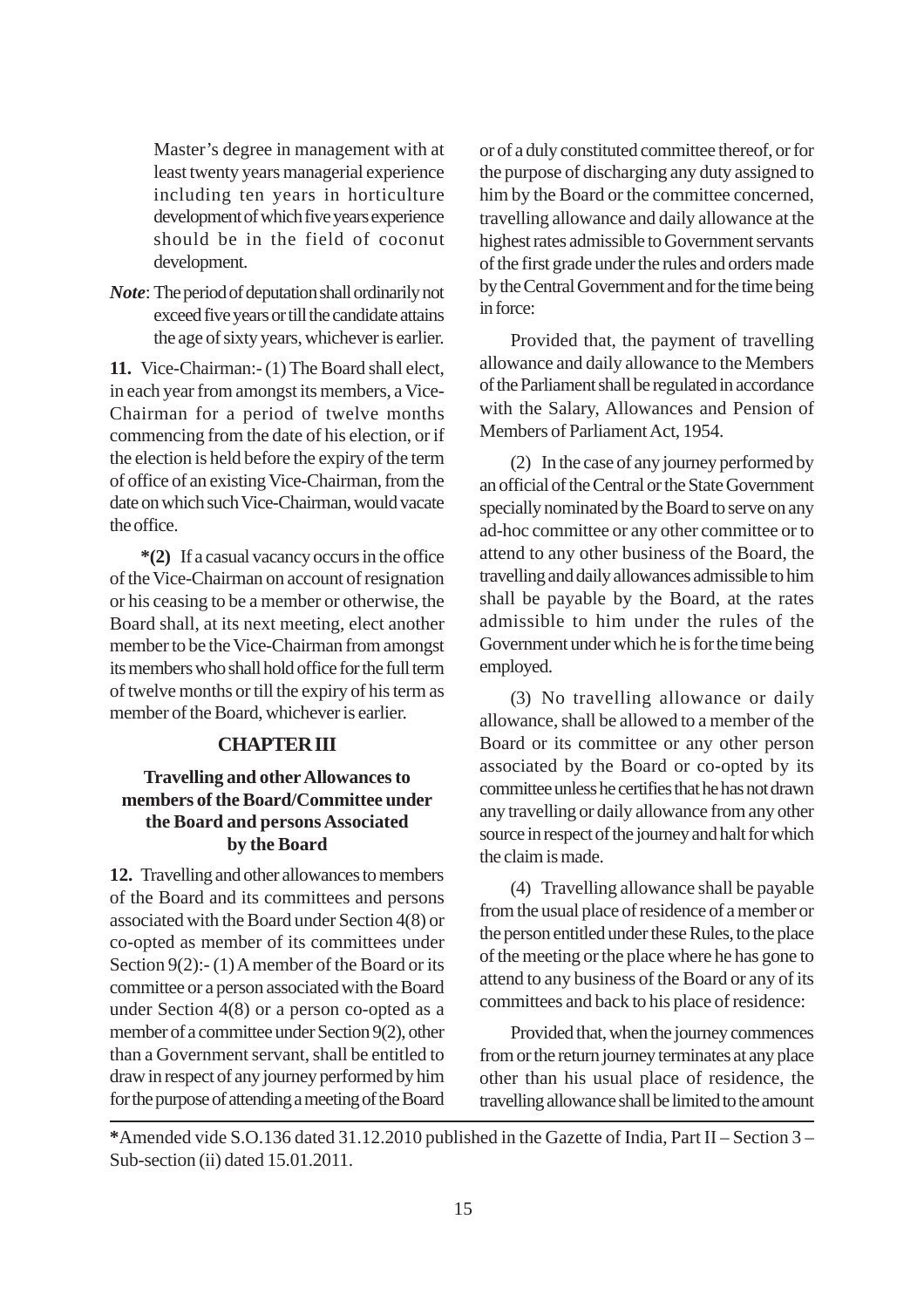that would have been payable had the journey commenced from or terminated at the usual place of residence; or to the amount payable in respect of the actual journey undertaken whichever is less:

Provided further that, in special circumstances and with previous approval of the Central Government, the Chairman may grant travelling allowance from places other than the usual place of residence of a member.

(5) The Chairman shall be the controlling officer for the purpose of travelling and daily allowance of the members of the Board or of any committee or the persons associated with the Board or co-opted as member of any committee.

**13.** Conveyance Allowance:- No conveyance allowance for attending meetings of the Board or any of the committees of the Board or for attending to any other business of the Board, shall be paid to those members or persons who draw travelling or daily allowance:

Provided that, a member or a person who is resident at a place where the meeting of the Board or any of the committees is held or where any other business of the Board is transacted, may be paid the actual expenditure incurred on conveyance by him subject to a maximum of rupees ten per day.

**14.** Payment of fees:- Fees may be paid up to a limit of  $\overline{\xi}$ 1000/- to a person associated by the Board or to a person co-opted as a member of a committee of the Board for special work of occasional or intermittent character, in furtherance of the objectives of the Board and in compliance with any of the provisions of the Act:

Provided that, the admissibility of fees and its quantum in each case will be decided in accordance with the relevant rules and orders framed by the Central Government.

Provided further that, fees beyond the limit of  $\bar{\tau}$ 1000/- to one person during a year can be sanctioned only with the prior approval of the

## Central Government.

**15.** Travelling and daily allowances etc. for the journey undertaken outside India:- No travelling allowance for any journey undertaken outside India shall be paid to any member of the Board or any Committee or any person associated with the Board or co-opted as member of any Committee:

Provided that, if any member of the Board or any Committee with the previous consent of the Central Government, travels outside India in the interest of the Board, he shall be entitled to receive travelling and other allowances at such rates as may be sanctioned by the Central Government from time to time for non-official members of a delegation sent by it outside India.

## **CHAPTER IV**

#### **The Board and its Establishment**

**16.** Board's Establishment:- (1) The Board may subject to availability of funds either by inclusion of a specific budget provision for the purpose or by savings under an appropriate head or by valid re-appropriation, sanction posts as provided for under Section 7(6) and in accordance with the Staff Regulations framed for the purpose with the approval of the Central Government, if in its opinion such creation of posts is considered necessary for the efficient performance of its functions:

Provided that no post carrying a pay or a scale of pay the maximum of which is above `1300/- per mensem shall be created and appointments made thereto without the previous sanction of the Central Government:

(2) Subject to the conditions specified in sub-rule (1) -

- **\*(a)** the Chairman may make appointments to Group "C" posts;
	- (b) the Chairman may make appointments to Group "D" posts also.

**<sup>\*</sup>**Amended vide S.O.136 dated 31.12.2010 published in the Gazette of India, Part II – Section 3 – Sub-section (ii) dated 15.01.2011.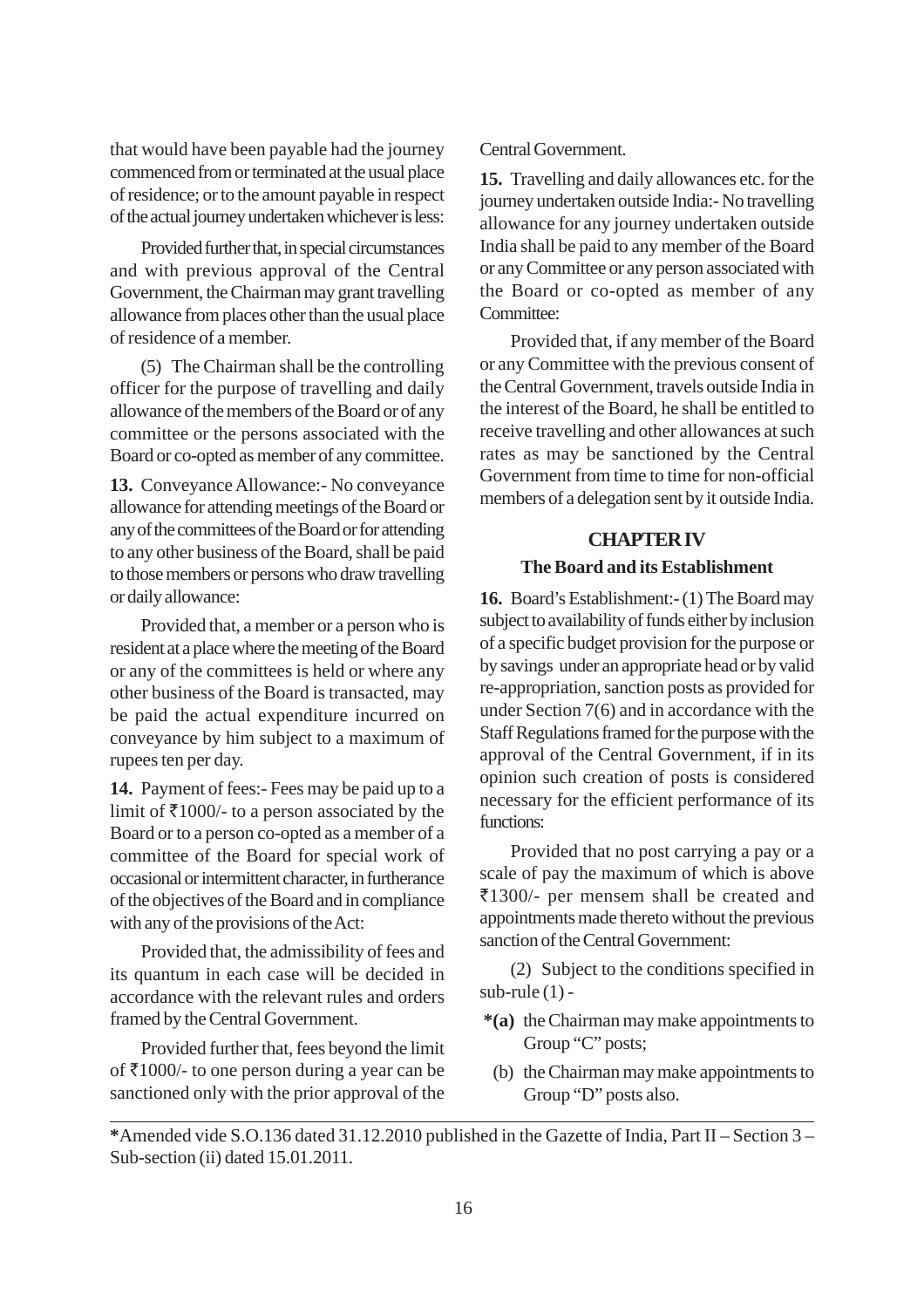**17.** Abolition of posts:- The Board may abolish any post which it is competent to create.

**18.** Filling of posts by direct recruitment:- All vacancies in the rank of officers carrying a pay, or a scale of pay, the maximum of which is above  $\overline{\xi}$ 1200/- per mensem or in any other posts, classified as technical posts, to be filled by direct recruitment, shall be advertised, and all vacancies in other ranks shall be notified to the local Employment Exchange concerned, and other agencies, in accordance with rules and regulations in force in respect of vacancies under the Central Government and appointments shall be made from among the persons making application in pursuance of the advertisement or the candidates recommended by the Employment Exchange, as the case may be.

**19.** Filling of posts by promotion:- In filling vacancies by promotion in respect of the categories of posts referred to in sub-rule (2) of Rule 16, the Chairman shall consider the claims of all candidates eligible for promotion to such posts.

**20.** Pay, leave, allowance, etc.:- The pay, leave, allowances, pension and retirement benefits, and other conditions of service and other facilities and concessions such as advances of pay, advances for purchase of conveyances, construction of houses and the like, in respect of all employees appointed by the Board, shall be regulated in accordance with such rules and regulations as are for the time being applicable to officers and employees of the Central Government of the corresponding grades or status stationed at those places, till separate regulations are made by the Board.

**21.** Posting and transfers:- Posting and transfers of all officers and employees of the Board shall be made by the Chairman in accordance with the staff Regulations framed with the approval of the Central Government but the Chairman may delegate this power to the other officers of the Board subject to such conditions as he thinks fit. **22.** Sending persons abroad:- The Board shall not send any officer of the Board or any member of the Board to places outside India without the previous sanction of the Central Government.

### **CHAPTER V**

## **Powers of the Board, the Chairman and the Secretary**

**23.** Power to incur expenditure:- (1) Subject to the provisions of the Act and their rules and the rules made and orders issued by the Central Government relating to revenue and expenditure for the time being in force, the Board may incur such expenditure as it may think fit on items provided for and within amounts sanctioned by the Central Government, in the budget.

(2) The re-appropriations between subheads and heads of expenditure may be made by the Board.

(3) The Board shall not incur expenditure outside India on any item without the previous sanction of the Central Government.

**24.** Contracts:- (1) The Board may enter into any contract for the discharge of the functions entrusted to it under the Act:

Provided that -

- (a) every contract which extends over a period of more than three years or involves an expenditure in excess of rupees one lakh; and
- (b) every agreement or contract for technical collaboration or consultation services with firms or foreign Governments shall require the previous sanction of the Central Government.

(2) Contracts shall not be binding on the Board unless they are executed by the Chairman or any officer authorized by the Board.

(3) Neither the Chairman nor any officer of the Board nor any member thereof shall be personally liable under any assurances or contracts made by the Board and any liability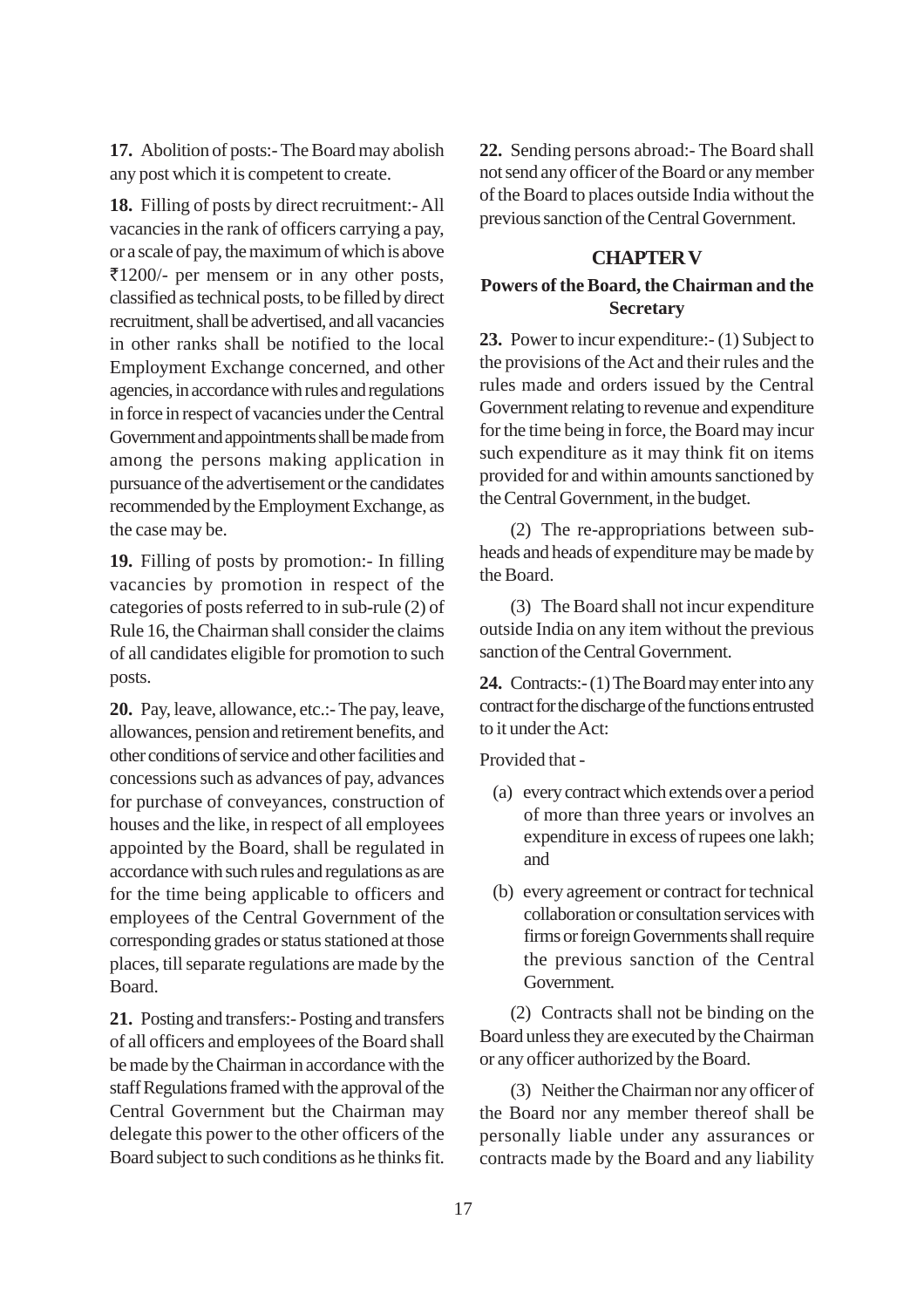arising under such assurances or contract shall be discharged from the moneys at the disposal of the Board.

**25.** Delegation of powers:- (1) The Board shall have power to delegate to a committee such powers as it deems fit.

(2) Every committee appointed by the Board shall exercise the powers conferred on it by or under the Act, subject to such instructions, directions or limitations, if any, as may be defined by resolution of the Board and all acts of every committee shall be subject to the control of the Board which may cancel, suspend or modify, as it thinks fit, any such act.

**26.** Restrictions on delegation of powers:- The Board shall not delegate any of the following powers to any committee:-

- (a) The powers to sanction non-recurring expenditure in excess of  $\bar{\tau}$ 20000 in respect of any single item and recurring expenditure which involves an outlay of more than `20000 in a year on any single item;
- (b) the power to adopt the budget estimates of the Board on its behalf;
- (c) the power to reappropriate estimated savings in excess of  $\overline{5}2500$  in the case of any single item; and
- (d) the power to create posts under Section 7.

**27.** Financial transactions in general:- Except as otherwise provided in these rules, the provisions of the Central Treasury Rules, the Delegation of Financial Power Rules, 1978 and the General Financial Rules, 1963 of the Central Government, for the time being in force, shall, subject to such modifications or adaptations as may be made by the Board therein with the previous approval of the Central Government apply to all financial transactions of the Board.

**28.** Powers and duties of Chairman:- (1) The Chairman shall, as the Chief Executive of the Board, be responsible for the proper functioning of the Board implementing the Board's policies and the discharge of its functions as provided under the Act and the duties under these rules and the regulations framed by the Board.

(2) It shall be the responsibility of the Chairman to ensure that in carrying out the functions and duties under sub-rule (1), the Board works in close liaison with the State Governments, Union and other Agencies institutions and authorities such as the Indian Council of Agricultural Research, Directorate of Marketing and Inspection, Coir Board, the Agricultural Universities in the coconut growing States, the Kerala State Coconut Development Corporation and other institutions and organizations concerned with the coconut industry and avoids duplication of efforts. It shall also be the responsibility of the Chairman to ensure that in carrying out the functions and duties under sub-rule (1), appropriate measures are taken to protect the interests of small farmers and producers so that they may become participants in and beneficiaries of the development and growth of coconut industry.

(3) Subject to the provision of these Rules, the Chairman may delegate his powers under this rule to any other officer of the Board.

(4) The Chairman shall have the power to grant leave to all officers and employees of the Board and may delegate this power to any other officer of the Board subject to such conditions as he thinks fit.

(5) The Chairman shall exercise administrative control over all departments and officers of the Board including the Chief Coconut Development Officer and the Secretary.

- (6) The Chairman shall have powers:
- (i) to call for documents and records and to inspect or cause to be inspected, accounts and places of storage or of business as required under the Act of these rules or as may be considered necessary for discharging properly any of the functions of the Board.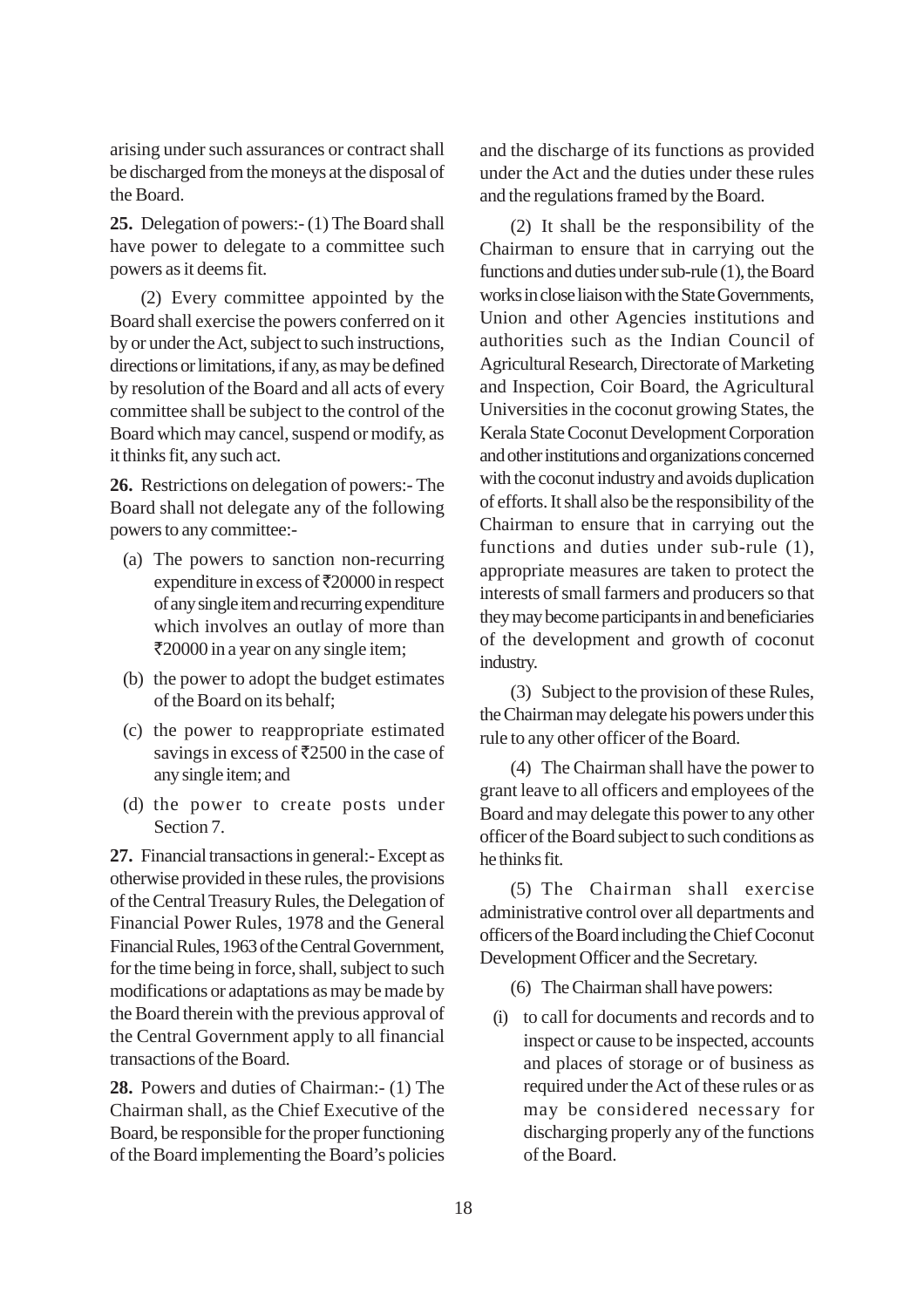- (ii) to sanction expenditure, subject to the provisions of Rule 26, for contingencies, supplies and services and purchase of articles required for the maintenance and working of the office of the Board, and
- (iii) to carry out the measures in furtherance of the objects of the Act, as provided for under Section 10.

(7) The Chairman may by order, in writing, delegate any of his powers under sub-rule (6) to any other officer of the Board.

(8) The Chairman shall have power to require the Board or any committee thereof to defer taking action in pursuance of any decision taken by the Board or the committee, as the case may be, pending a reference to the Central Government on such decision.

(9) Where a matter has to be disposed of by the Board or a committee thereof and decision in respect of that matter cannot wait till a meeting of the Board or the committee, as the case may be, is held or till completion of circulation of the relevant papers among the members of the Board or the committee, the Chairman may take required decision himself.

(10) Where the Chairman takes such decision, he shall submit the same for ratification by the Board or the committee, as the case may be, at its next meeting.

Provided that, if the Board or the committee modifies or annuls the decision taken by the Chairman, such modification or annulment shall be without prejudice to the validity of any action taken before such modification or cancellation.

**29.** Powers and duties of Vice Chairman:- The Vice Chairman shall preside over the meetings of the Board and its committees in the absence of Chairman and shall exercise such powers and perform such functions of the Chairman as may be delegated to him by the Chairman.

**30.** Powers and duties of Chief Coconut Development Officer:- The Chief Coconut Development Officer shall function as the Head of the technical wing of the Board under the Chairman and shall exercise such powers and perform such duties as may be delegated to him by the Chairman.

**31.** Powers and duties of Secretary:- (1) The Secretary shall be responsible for the implementation of the decisions arrived at by the Board or by its committees and the discharge of the duties imposed on him under the Act or by these Rules.

(2) Subject to such powers and duties as may be delegated by the Chairman, the Secretary shall -

- (a) cause all important papers and matters to be presented to the Board as early as practicable;
- (b) issue directions, as to the method of carrying out the decisions of the Board;
- (c) grant receipt on behalf of the Board for all moneys received under the Act;
- (d) maintain or cause to be maintained an account of the receipt and expenditure of the Board and also the various registers that may be prescribed for the Board under the Act or these Rules;
- (e) present an annual draft report on the working of the Board to the Board for approval and submit the report in the form approved by the Board to the Central Government not later than the dates specified from time to time in this behalf by the Central Government for being laid on the table of both Houses of Parliament; and
- (f) assist the Chairman in all administrative matters and in discharge of such other functions as the Chairman may direct.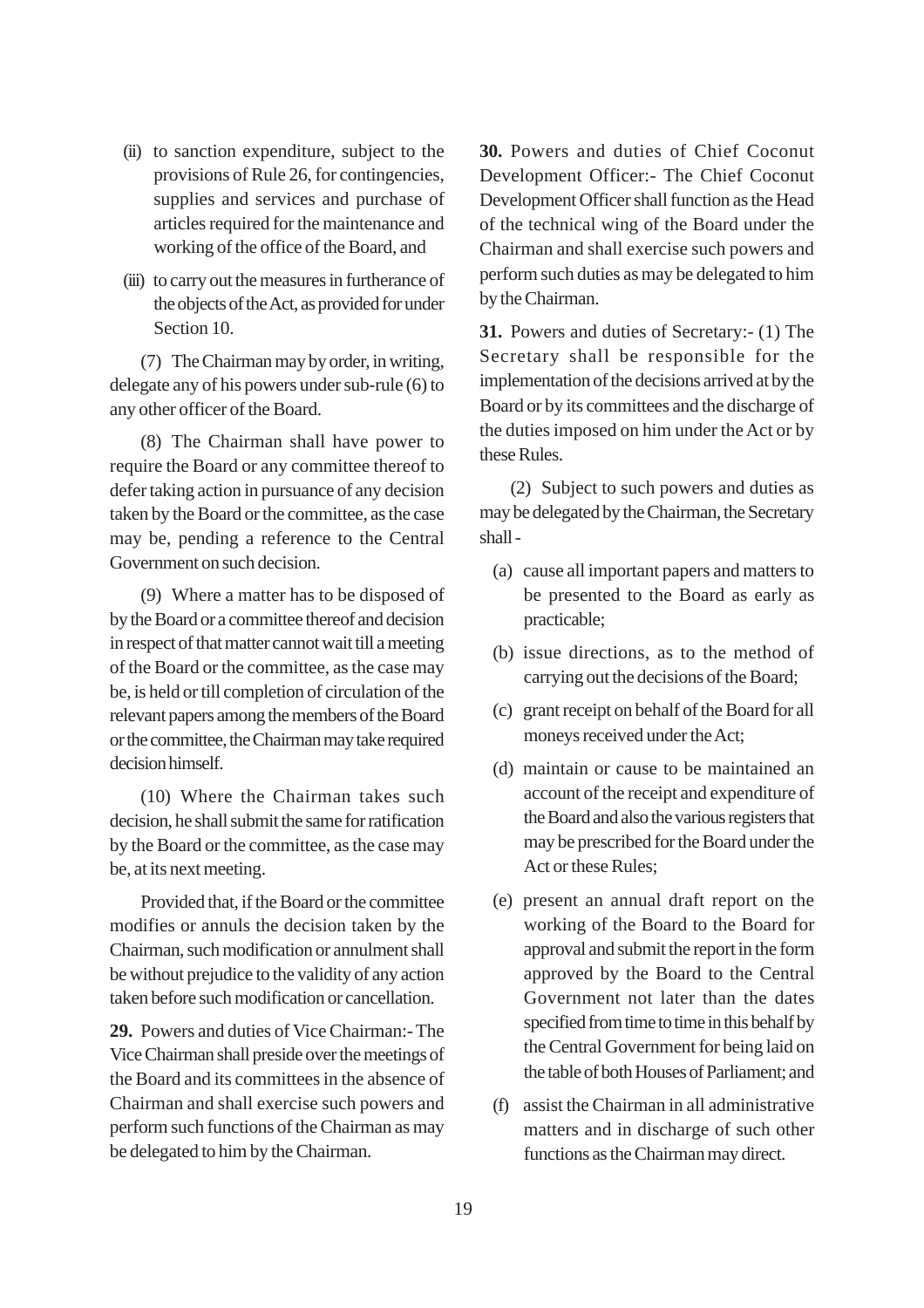## **CHAPTER VI**

#### **Finance, Budget and Accounts of the Board**

**32.** Budget Estimates:- (1) The Board shall in each year, prepare budget estimates for the ensuing financial year and revised estimates for the current year and shall submit it for sanction to the Central Government on or before such date as may be fixed by the Government. The revised budget when sanctioned shall supersede the original budget and shall be deemed to be the sanctioned budget for the year.

(2) No expenditure shall be incurred until the budget is sanctioned by the Central Government and the expenditure has received the sanction of the competent authorities.

(3) The budget shall be prepared in accordance with such instructions as may be issued from time to time and be in such form as the Central Government may direct. It shall include a statement of -

- (i) the estimated opening balance;
- (ii) the estimated receipts referred to in sub section (1) of Section 13 of the Act; and
- (iii) the estimated expenditure classified under the following heads and sub-heads or such other heads and sub-heads as the Central Government may direct namely:-

#### **Heads:**

- (a) Administration;
- (b) Development of coconut production including promotion of co-operative efforts among coconut growers and assistance for improved methods of cultivation;
- (c) Improvement of marketing facilities for coconut and its products including grading;
- (d) Research on coconut and its products;
- (e) Extension activities including propaganda and publicity;
- (f) Statistics;
- (g) Works; and
- (h) Miscellaneous

## **Sub-heads:**

- (a) Salaries;
- (b) Wages;
- (c) Travel expenses;
- (d) Office expenses;
- (e) Machinery and equipment;
- (f) Materials and supply;
- (g) Rent, rates and taxes;
- (h) Publications; and
- (i) Other charges;
- (iv) Programme of activities for the ensuing financial year.

(4) Supplementary estimates of expenditure, if any, shall be submitted for the sanction of the Central Government in such form and on such dates as may be directed by it in this behalf.

**33.** Accounts of the Board:- (1) The Board shall maintain accounts of all receipts and expenditure relating to each year and maintain records in such a manner as to prepare annually the receipts and payment account and income and expenditure account and a balance sheet. These accounts shall be approved by the Board and submitted to Auditors.

(2) The annual accounts of the Board as mentioned in sub-rule (1), together with Auditor's Report thereon, as provided under Section 15(4) of the Act, shall be submitted annually to the Central Government as soon as possible after the close of the year and in any case, not later than the dates specified in this behalf by the Central Government for being laid on the tables of both Houses of Parliament.

(3) Without prejudice to anything contained in this rule the Board shall, after the end of each financial year, submit to the Central Government a report in a form to be decided by the Central Government giving a true and full account of its activities, policy and programmes during the previous financial year latest by the 30th June.